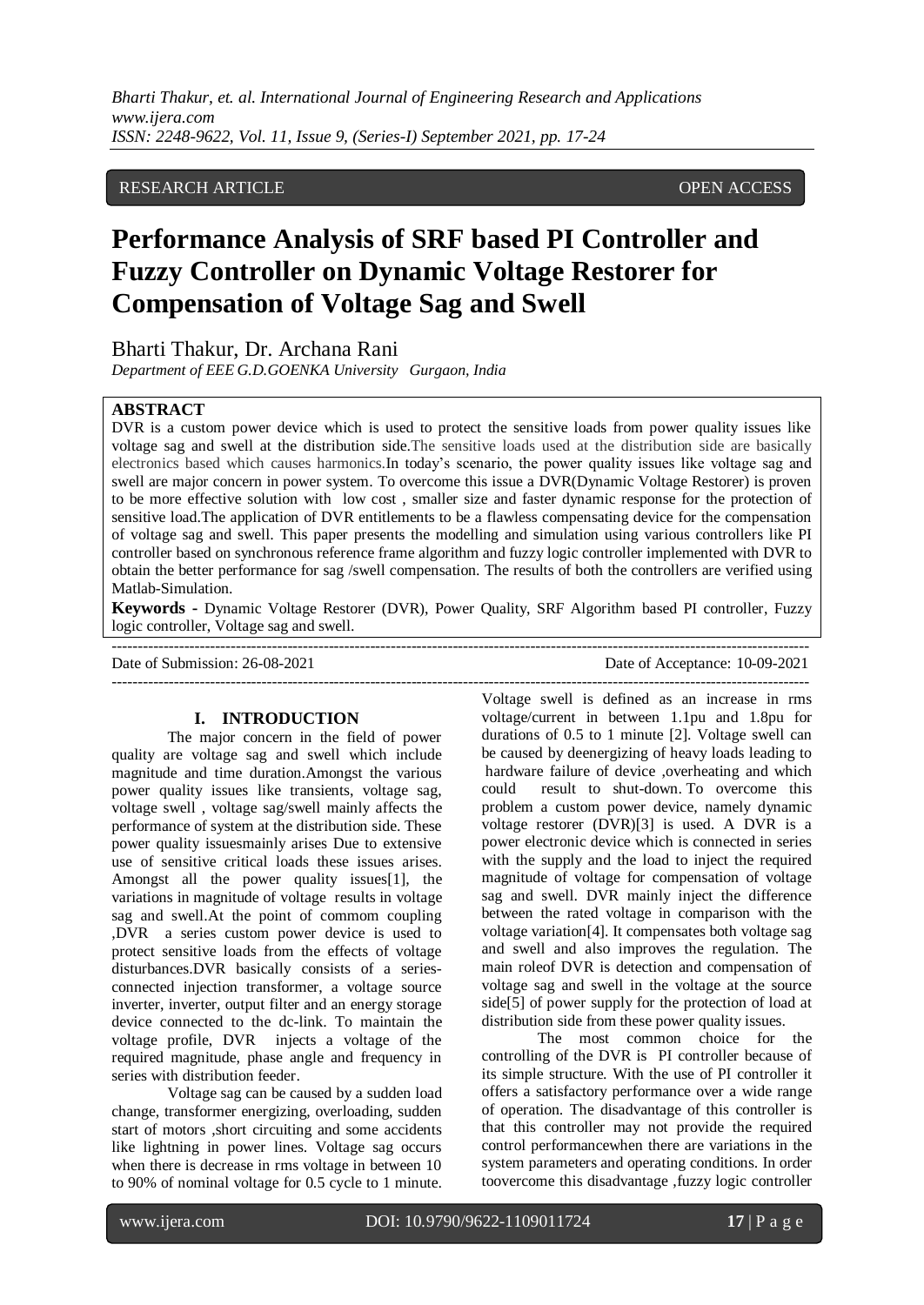is considered to be the most promising controller due to its robustness along with a advantage of not having any requirement of mathematical model to describe the system .But, the main problem with the conventional fuzzy controllers is that the parameters associated with the membership functions and the rules depend broadly on the intuition of the experts. If it is required to change the parameters, it is to be done by trial and error only. There is no scientific optimization methodology inbuilt in the general fuzzy inference system [5]Due to the continuous persistence of these problems in power system at the distribution side, various severe effects like complete shutdown of power plant, failure of equipment and unbalancing in the current takes place that shows the adverse impact on the distribution system.Voltage sag also known as voltage dip is defined as reduction in RMS voltage for short duration of time. Voltage sag can be caused by a sudden load change, transformer energizing, overloading, sudden start of motors ,short circuiting and some accidents like lightning in power lines.This paper is systematized in following 6sections i.e section1 has Introduction, section 2 discusses operation of DVR and section3,4discusses Control strategy of DVR, section 5 shows Simulation diagram and results, and section 6 concludes the paper.

#### **II. OPERATION OF DVR**

DVR is proven to be more efficient and cost effective.DVR provides high efficiency with more reliable operation.Amongst all the power quality issues voltage sag/ swell are considered to have an severe impact on load at distribution side. To minimize the impact of voltage sag and swell or to protect various components of power system[6], the concept of custom power device were introduced.

The setting of dynamic voltage restorer is mostlysituated at the distribution side i.e. in between distribution feeder and the load.

For proper regulation of the voltage across load, the main role of DVR is injection of extra voltage to transmission system. DVR is a series compensating device which is connected in series between supply and the load at the point of common coupling[7] at the distribution side. It employs voltage boost technology using solid state switches of 3-phase voltage source converter.DVR uses this technology to get the desired output, by rebuilding of load side voltage. Besides the compensation of voltage sag and swell DVR helps in suppression of harmonics in phase voltages, falling of voltage spikes[8] and also in restraining the fault current.

The figure.1 shows the elementary structureof the dynamic voltage restorer( DVR). It comprises of Injection transformer or Boosting Transformesr ,control circuit,filter circuit,Voltage Source Converter,Energy storage devices like Capacitor and Battery which injects power.



**Fig. 1.** Elementary construction of DVR[10].

At the point of common coupling during the fault conditions it helps in build up of load voltage profile[11]. Itpermits the exchange of bothactive and reactive power at the distribution side<sup>[11]</sup> thus it is deliberately consider to be the highly efficient and satisfactory resolution for the compensation of power quality issues like voltage sag and swell at the distribution side.After the detection of the sag for building up of load voltage profile its operation swings from stand by mode to the active mode.For the boosting of 3-phase voltage, restoration of each phase voltage in magnitude and phase is done to the assigned pre-sag value of inverter switches in voltage source converter[12]. In Figure 2 it is clearly represented that the DVR suppliesboth reactive power  $(Q_{DVR})$  or thereal/active power  $(P_{DVR})$ [13], where  $P_S$  and  $Q_S$  signifies the active and reactive power of the supply mains and P<sub>L</sub>& Q<sub>L</sub>represents the active and reactive power of the load associated.



The main configuration of DVR comprises of power circuit and control circuit[15]. In figure3 the equivalent circuit is shown and the corresponding equations are given below.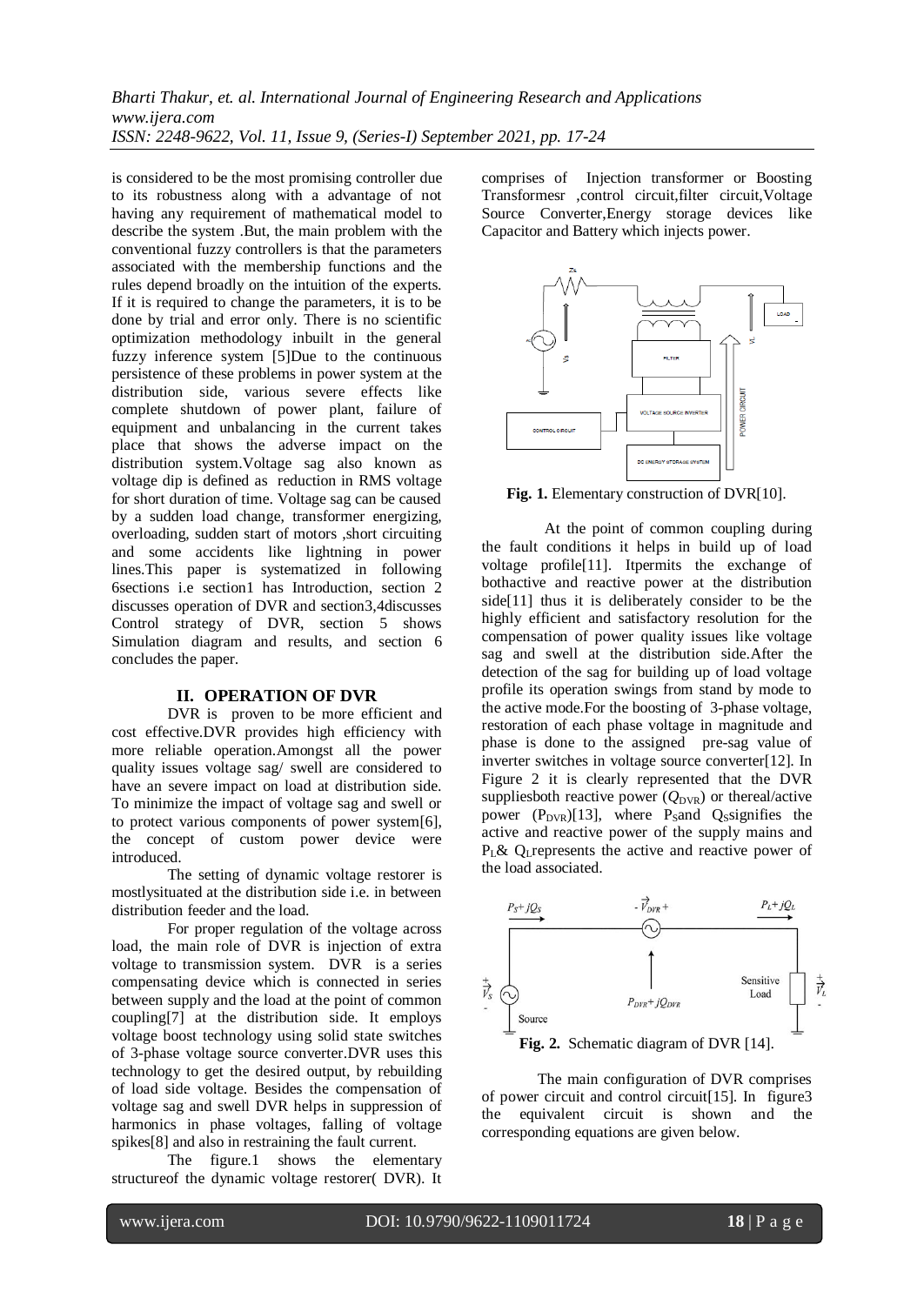

**Fig. 3.** Equivalent structure of DVR.

 $V_{DVR} = V_{TH} + I_L Z_{TH} + V_L$  (1) Where the magnitude of required load voltage is represented by  $V_L$ , load impedance by  $Z_{TH}$  and load current [16] is represented by  $I_L$  and is shown in equation 2.

$$
I_L = \frac{P_L + jQ_L}{V_L} \tag{2}
$$

In equation 3,  $\alpha$  is angle of DVR voltage (V<sub>DVR</sub>) and  $\beta$  is angle of V<sub>TH</sub> and in equation 4 power angle of loadbis represented by  $\theta$ .

$$
V_{DVR} < \alpha = V_L < 0 + Z_{TH} I_L < (\beta - \theta) + V_{TH} < \delta
$$
\n
$$
\tag{3}
$$

$$
\theta = \tan^{-1} \frac{Q_L}{P_L} \tag{4}
$$

The injection of complex power [16] by DVR is given in equation 5 and is represented by  $S_{DVR}$ .  $S_{DVR} = V_{DVR}I_L^*$ (

#### **III. SYNCHRONOUS REFERENCE FRAME THEORY BASED PI CONTROLLER**

The capacitor supported DVR employing synchronous reference frame (SRF) theory is shown in figure 4. The control block diagram is shown , where at the point of common coupling (PCC) employing the abc to dq0 conversion, voltages are converted to the rotating reference frame[17]. To eliminate the harmonics and oscillations in voltages the low pass filters are used. The Synchronous Reference Frame (SRF) algorithmic employs Park's transformation in which abc frame load voltages are converted into the rotating reference (dq0) by adopting abc-dq0 conversion as shown in equation 1[18].

$$
\begin{bmatrix} v_{ld} \\ v_{lq} \\ v_{lo} \end{bmatrix} = \begin{bmatrix} \cos \theta & -\sin \theta & \frac{1}{2} \\ \cos(\theta - \frac{2\pi}{3}) & -\sin(\theta - 2\pi/3) & \frac{1}{2} \\ \cos(\theta + \frac{2\pi}{3}) & \sin(\theta + 2\pi/3) & \frac{1}{2} \end{bmatrix} \begin{bmatrix} v_{la} \\ v_{lb} \\ v_{lc} \end{bmatrix} (1)
$$

The conversion of the rotating reference frame load voltages ( $v_{\text{ld}}$ ,  $v_{\text{lq}}$ ,  $v_{\text{l0}}$ ) into the abc frame load voltages is done by adopting dq0-abc conversion using reverse park's transformation as shown in shown in equation 2.

$$
\begin{bmatrix} v_{la} \\ v_{lb} \\ v_{lc} \end{bmatrix}
$$
  
=  $\frac{2}{3} \begin{bmatrix} \cos \theta & \sin \theta & 1 \\ \cos(\theta - \frac{2\pi}{3}) & \sin(\theta - 2\pi/3) & 1 \\ \cos(\theta + \frac{2\pi}{3}) & \sin(\theta + 2\pi/3) & 1 \end{bmatrix} \begin{bmatrix} v_{ld} \\ v_{la} \end{bmatrix}$  (2)

For the mitigation of power quality issues like voltage sag, a capacitor-supported DVR connected system is employed which inject the voltage in-quadrature with the load current at fundamental value of frequency[19]. Filters like low pass filters have been used to eliminate the ripples and several oscillations in the source voltages. The various components of point of common coupling (PCC) voltages along d-axes and q-axes are shown in shown in equation 3 and 4 where  $v_{\rm sddc}$  and  $v_{\rm sddc}$  are fundamental components respectively of  $v_{sd}$  and  $v_{sa}$ along d- axis[20]. The harmonic and oscillatory components respectively of  $v_{sd}$  and  $v_{sq}$  along q-axis are represented as  $v_{\text{sdac}}$  and  $v_{\text{sqac}}$ .

$$
\begin{aligned} v_{sd} &= v_{sddc} + v_{sdac} \\ v_{sa} &= v_{sadc} + v_{saac} \end{aligned} \tag{3}
$$

The mitigation techniques decide the compensating strategy for voltage compensation for the better power quality. It also specifies that the load terminal voltage should be of rated extent without any distortion. For controlling the DC-link voltage to its reference value i.e  $v_{dc}$ =200V the PI controller is employed in the DC link control loop. Due to switching of VSC [21]the output of PI controller consider as active component of voltage resulting in voltage loss  $v_{loss}$  as shown in equation 5.

$$
v_{loss(n)} = v_{loss(n-1)} + k_{i1}e_{dc(n)} + k_{p1}(e_{dc(n)} -
$$

#### $e_{dc(n-1)}(5)$

The difference between the reference DC link voltage  $v_{dc}$ <sup>\*</sup>and the DC voltage sensed at n<sup>th</sup> sample[22] is represented by  $e_{dc(n)}$  and  $k_{p1}$  and  $k_{i1}$  are the proportional and integral gains of the PI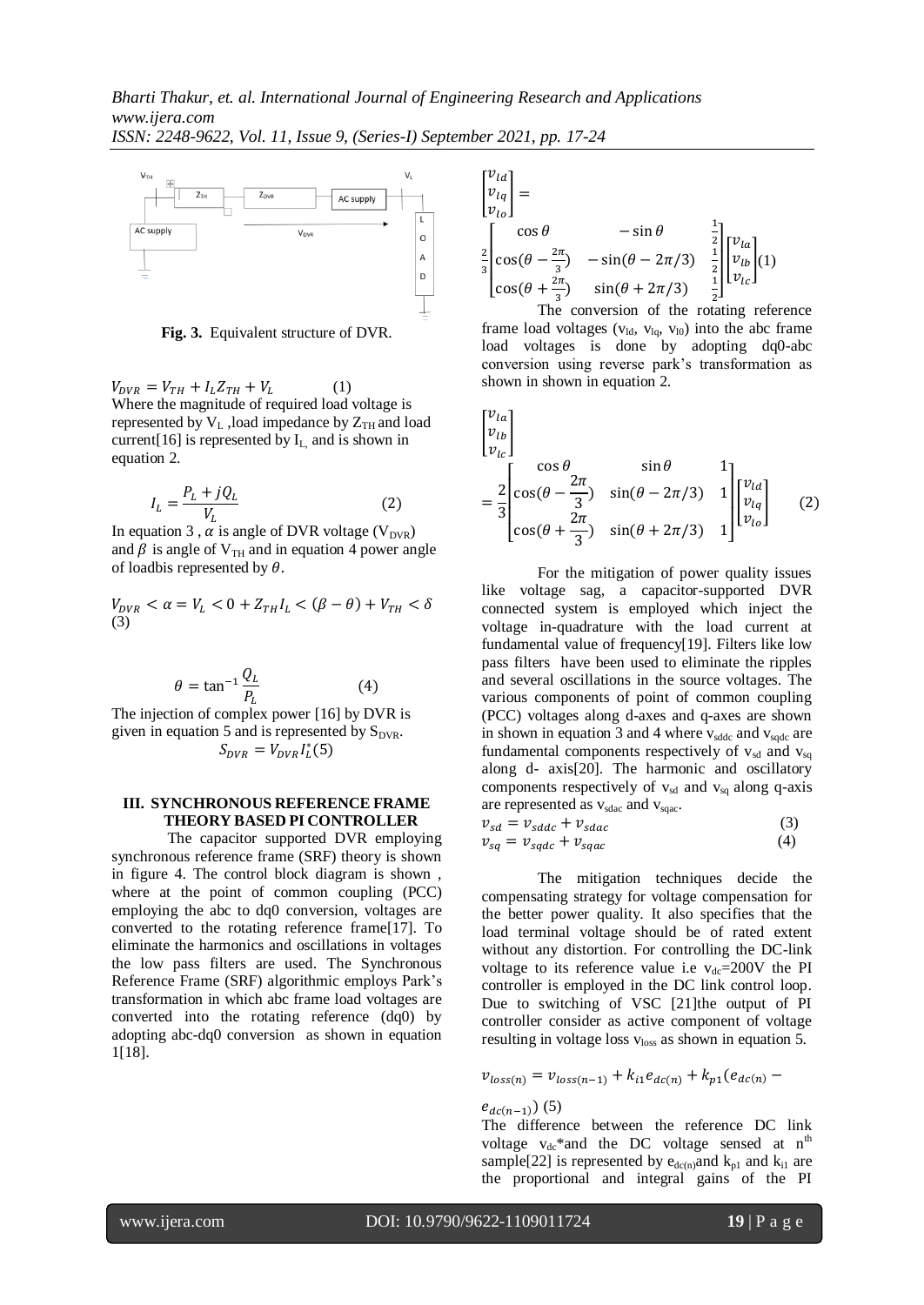controller in the loop. Along the d-axis the reference load voltage is shown in equation 6.

$$
v_{ld} \ast = v_{sddc} - v_{loss} \tag{6}
$$

During the voltage sag condition the amplitude of the load terminal voltage  $(v<sub>lp</sub>)$  reduces and thus PI controller is used in the AC-link control loop[23] for controlling the AC-link voltage to its reference value i.e  $v_{\text{ln}} = 326$  volts. For controlling the AC-link voltagethe reactive component  $v<sub>qr</sub>$  of PI controller [24]is considered. The amplitude of the AC-link voltage i.e  $v_{lp}$  at the output of point of coupling is derived from the instantaneous values of the AC load voltages ( $v_{la}$ ,  $v_{lb}$ ,  $v_{lc}$ ) as shown in equation 7.  $v_{lp} = \sqrt{2/3} + (v_{la}^2 + v_{lh}^2 + v_{lc}^2)^1$ (7)

The quadrature section of the load terminal voltage i.e AC-link voltage [25][26] is regulated by PI controller as shown in equation 8.

$$
v_{qr(n)} = v_{qr(n-1)} + k_{i2}e_{lp(n)} + k_{p2}(e_{lp(n)} -
$$

 $e_{lp(n-1)}$  (8) Along the q-axis the reference load voltage is shown in equation 9. The equation 10 shows the reverse park transformation in which the rotating reference frame load voltages are converted back into the reference load voltages, where the error between the sensed load voltage and the reference load voltages are utilized in PWM to produce gate pulses for the VSC of DVR[27] .

$$
v_{la} = v_{sadc} + v_{ar} \tag{9}
$$

$$
\begin{bmatrix} v_{la} * \\ v_{lb} * \\ v_{lc} * \end{bmatrix} = \begin{bmatrix} \cos \theta & \sin \theta & 1 \\ \cos(\theta - \frac{2\pi}{3}) & \sin(\theta - 2\pi/3) & 1 \\ \cos(\theta + \frac{2\pi}{3}) & \sin(\theta + 2\pi/3) & 1 \end{bmatrix} \begin{bmatrix} v_{ld} * \\ v_{lq} * \\ v_{lo} * \end{bmatrix} (10)
$$



The Performance depends on the tuning of the gains,  $k_{p2}$  and  $k_{i2}$  of the PI controllers.

## **IV. FUZZY LOGIC CONTROLLER**

In this paper, a conventional fuzzy logic controller based feedback controller is used for controlling the injection of the voltage in the proposed Dynamic Voltage Restorer(DVR).The conventional Fuzzy logic controller is favored over the conventional SRF based PI controller due to its simplicity and easier operation which provide strength in the variation of system parameters. The earlier used PI controller faces problem in controlling the injected voltage as it is more inclined to parameter variation of energy storage system used in DVR as the amount of energy stored varies with the voltagesag/swell events[28]. The energy storage system used in DVR are consisting of capacitors, which are charged directly from thepower supply using rectifier. On the basis of energy stored in dc link capacitors, the output of inverter depends. To overcome the problems faced by PI controller based DVR and to improve the performance in both steady and transient state, a fuzzy logic controller is implemented in the system which let go the system from the precise and bulky mathematical calculations.

The basic block diagram of fuzzy logic controller is shown in figure 5 which comprises of

- 1.knowledge base
- 2.fuzzification
- 3. inference mechanism
- 4. defuzzification



**Fig.5.** Basic block diagram ofFuzzy logic controller[28].

*Fuzzification:* In FLC system, there is a need to have that variable linked with input/output state which defines each set have control surface that could have been expressed in notations of fuzzy set using level of linguistic terms. The extent to which a variable belong to a particular level have been denoted through member value of each set of input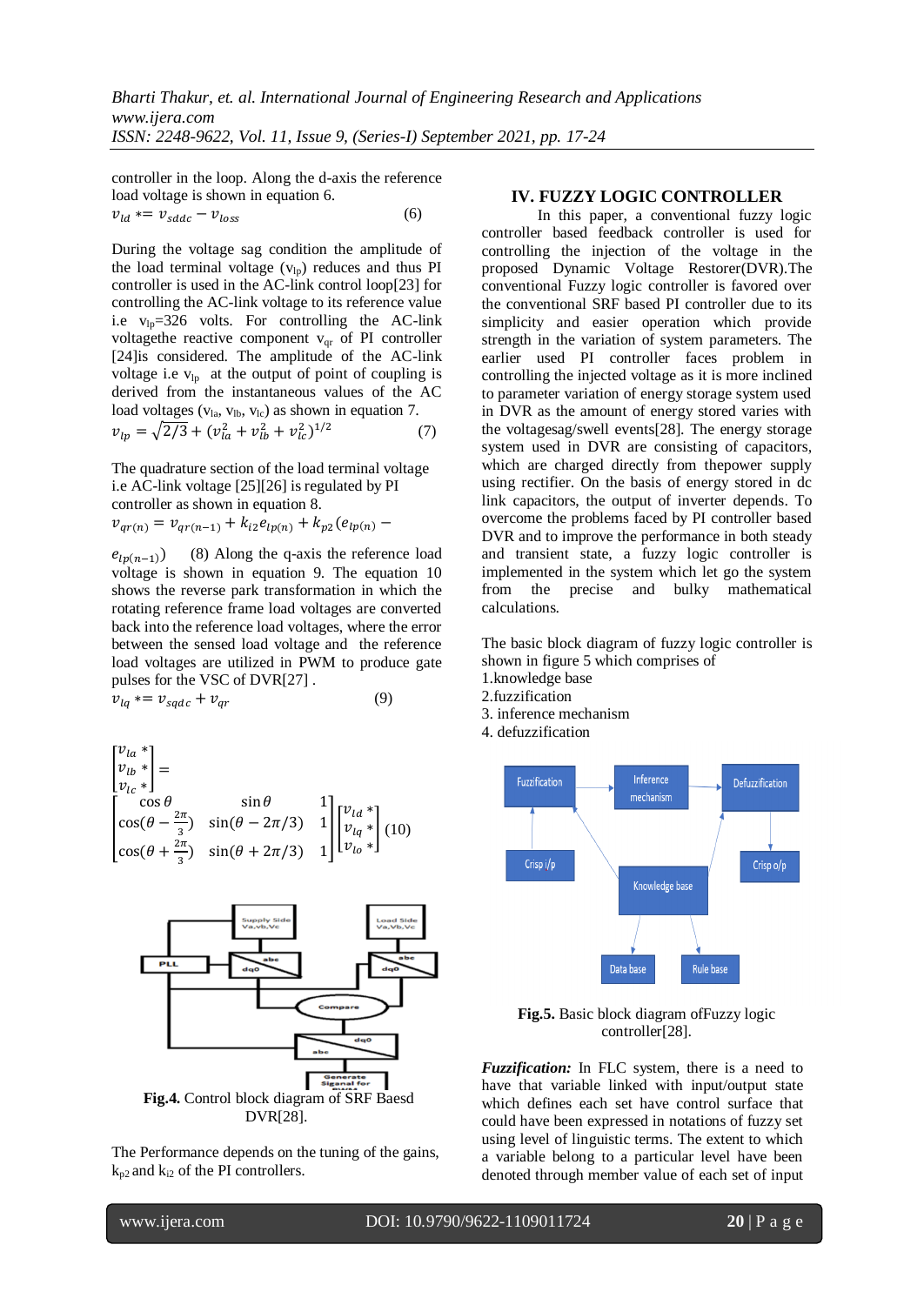and output variables. Fuzzification is defined as the term where the set of input and output have been converted into linguisticvalue.

*Inference:* The behavior required by the control surface that relates variables at input and output side of the system has been governed with various set of rules. The explanation would be taken with the logistics rule such that if z is A then x is B. When each rule has been read out with input variables that contain any degree of truth in its premise has been fired and which contributed to the forming by modifying approximately of the control surface in it. The constraints related to output of the fuzzy rule base system has been expressed when all rules were firedaccordingly.

*Defuzzification:* When we convert the value of fuzzy parameter into the corresponding crisp value then it is known asDefuzzification.

*Data Base:* When membership function stores the value of database required by de-fuzzifier and fuzzifier. There is a compromise between the given memory and mips of the controller chip in digital form which have been given to the storageformat.

*Rulebase:* Rule evaluator required the rule base in lingustistic level which was created by rule base system.

#### **V. SIMULATION DIAGRAM AND RESULTS**

Here, sag/swell events are simulated in the  $v_{in}$  (t) abc voltage. The output voltage  $v_{out}$  (t) abc is found to be constant due to injected voltage v (t) inj abc which is generated by different controllers. Figure 6 shows the THD analysis at the load side voltage before voltage sag/sell compensation i.e without implementation of DVR.Following test parameters have been considered as given below:

Between  $t=0.1s$  and  $t=0.2s$ , a voltage sag/swell is introduced at the source side voltage impacting the power quality of load side voltage.To suppress these harmonics various controllers are implemented. The effect of voltage sag (introduced at the source side)on terminal voltage of linear load is compensated using SRF based PI controller, conventional fuzzy Logic controller and a novel technique of type 2 fuzzy controller.



**Fig.6** THD at the load side voltage before voltage sag/swell compensation i.e without DVR..

### *A.* Simulation and Result with SRF based PI controller

To suppress thevoltage sag/swell SRFA based PI controller is implemented. The effect of voltage sag (introduced at the source side) on terminal voltage of linear load is compensated using SRF based PI controller. When the source voltage experiences large sag of magnitude as high as 20% voltage sag at that time DVR plays the role of a series compensator. Figure 8 represent the plots of voltage at the point of common coupling (PCC)and load terminal voltage with SRF based controller under the influence of 20% voltage sag in the supply voltage. For the time duration of 0.1–0.2s, a sag is introduced in the supply voltage due to which the load terminal voltage vlabc suffers correspondingly with sag. Thus the linear sensitive load would face voltage power quality issues .

It is observed that the sag of 20% for the duration of five cycles is found to be a serious condition. As a result the system would be unable to meet the desired requirement of output voltage at load side without DVR. Thus DVR is employed to inject the voltage to compensate the voltage sag. The basic simulink model of DVR is shown in figure 7.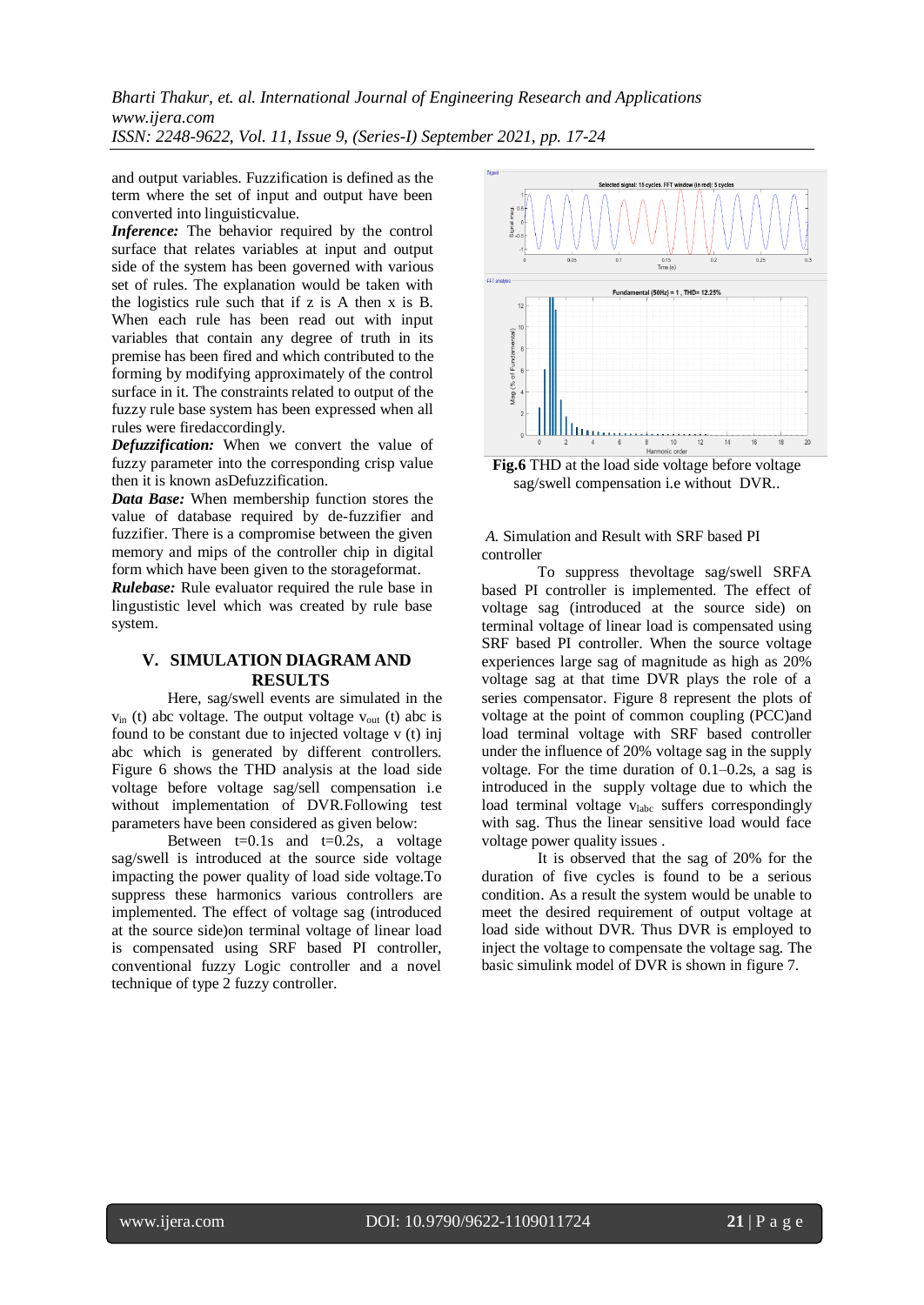

Fig.7 Simulink model of DVR.

The simulation time for sag occurring in the system is 0.1s-0.2s for five cycles. DVR effectively injects the desired magnitude of compensating voltage, v<sub>cab c</sub>to regulate the voltage at load side in the system where vlabc is load side voltage and  $v_{dc}$  is dc link voltage using SRF based PI controller as shown in figure 8. By proper tuning of  $k<sub>p</sub>$  and  $k<sub>i</sub>$  of SRF based PI controller, the desired compensating voltage  $v_{\text{cabc}}$  can be achieved as shown in figure 9, showing complete simulation results.



**Fig.8** Simulink model of SRFA based PI Controller.



**Fig.9** Plot for Grid voltage, Load voltage, Injected voltage ,Load current, dc voltage after sag

compensation using SRFA based PI controller DVR.

The SRF based PI tuned DVR voltage controller gives better result as compared to when used without DVR with THD of 4.42% at the load side as shown in figure 10. For severe voltage sag of 20% at source side, a THD of less than 5% is obtained with a maximum value of only 4.42% using this technique.





l

www.ijera.com DOI: 10.9790/9622-1109011724 **22** | P a g e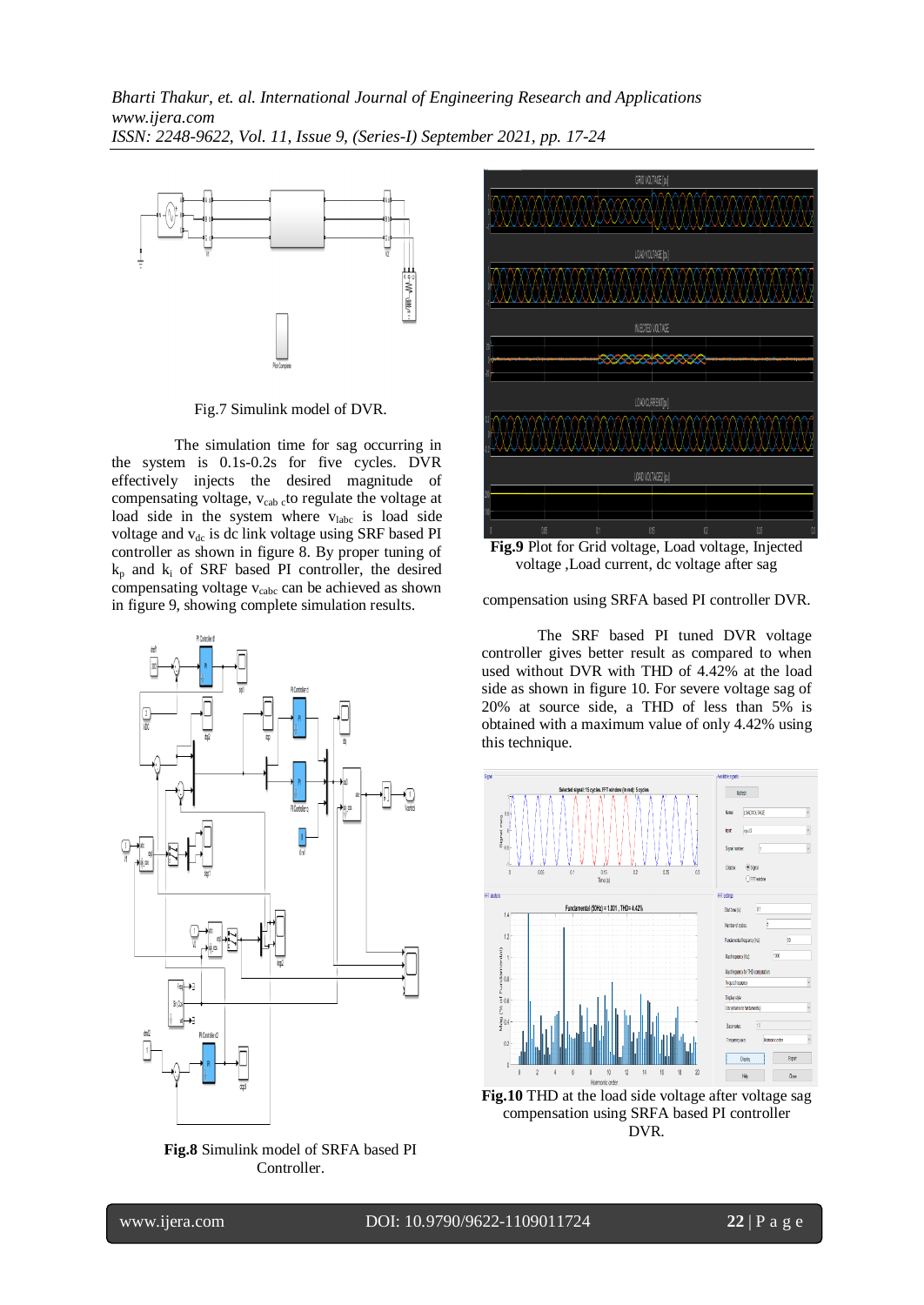*B.*Simulation and Result with conventional Fuzzy logic controller based DVR

The Simulink model of conventional Fuzzy logic controller is shown in figure 11 which is used in favor over the conventional SRF based PI controller due to its simplicity and easier operation which provide strength in the variation of system parameters. Fig 12 shows the THD improvement of 3.50 % at the load side voltage after voltage sag compensation using conventional Fuzzy logic controller based DVR which is far better performance as compared to SRF based PI controller. A complete comparative analysis is shown in table 1.

#### Conventional fuzzy logic Controller



Fig.11.Simulink model of conventional Fuzzy logic Controller.



Fig 12.THD at the load side voltage after voltage sag compensation using conventional Fuzzy logic controller based DVR.

.

| factor                       | With PI controller | With Fuzzy logic controler |
|------------------------------|--------------------|----------------------------|
| SAG of 20%, time=0.1sec-0.15 | COMPENSATED        | COMPENSATED                |
| sec                          |                    |                            |
| SWELL of 20%, time=0.1sec-   | COMPENSATED        | COMPENSATED                |
| $0.15$ sec                   |                    |                            |
| MULTIMODE OSCILLATIONS       | OBSERVED           | OBSERVED                   |
| T.H.D AT SOURCE SIDE         | 12.25%             | 12.25%                     |
| T.H.D AT LOAD SIDE           | 4.42%              | 3.50%                      |

Table1.Comparative analysis of various factors with PI Cntroller and conventional Fuzzy logic controller based DVR.

#### **VI. CONCLUSION**

This paper mainly concern with power quality issues like voltage sag and swell affecting the loads at the distribution side. For the compensation of these problems a series compensating device,a PI controller and fuzzy logic controller based DVR is designed for power quality enhancement. Simulation and analysis of DVR for mitigation of voltage sag and swell is obtained and it is found that simulation results obtained proves that DVR is efficient compensating device for both sag and swell. For various controller a comparative analysis is shown in which fuzzy controller based DVR gives better performance than the SRF based PI controller for various voltage fluctuations.

#### **REFERENCES**

- [1]. C. H. Rovai and A. Doorwar, "An overview of various control techniques of DVR," 2014, doi: 10.1109/ICCPCT.2014.7054844.
- [2]. S. Sharma, N. Goel, and V. Swarnkar, "Voltage Sag Mitigation by DVR," vol. 3, no. 12, pp. 138–141, 2013.
- [3]. A. K. Sadigh and K. M. Smedley, "Review of voltage compensation methods in dynamic voltage restorer (DVR)," *IEEE Power Energy Soc. Gen. Meet.*, no. August, 2012, doi: 10.1109/PESGM.2012.6345153.
- [4]. V. Tech, "MODELING AND SIMULATION OF DVR AT DISTRIBUTION LOAD SIDE FOR," vol. 13, no. 1, pp. 525–529, 2015.
- [5]. [5]M. Zadehbagheri, R. Ildarabadi, and M. B. Nejad, "Review of dynamic voltage restorer application for compensation of voltage harmonics in power systems," *Indonesian Journal of Electrical Engineering and Computer Science*. 2017, doi: 10.11591/ijeecs.v5.i1.pp58-71.
- [6]. A. P. Torres, P. Roncero-Sánchez, X. Del Toro García, and V. F. Batlle, "Generalized Proportional-Integral control for voltage-sag compensation in Dynamic Voltage Restorers," *2011 7th Int. Conf. Compat. Power Electron. CPE 2011 - Conf. Proc.*, pp. 92–97, 2011, doi: